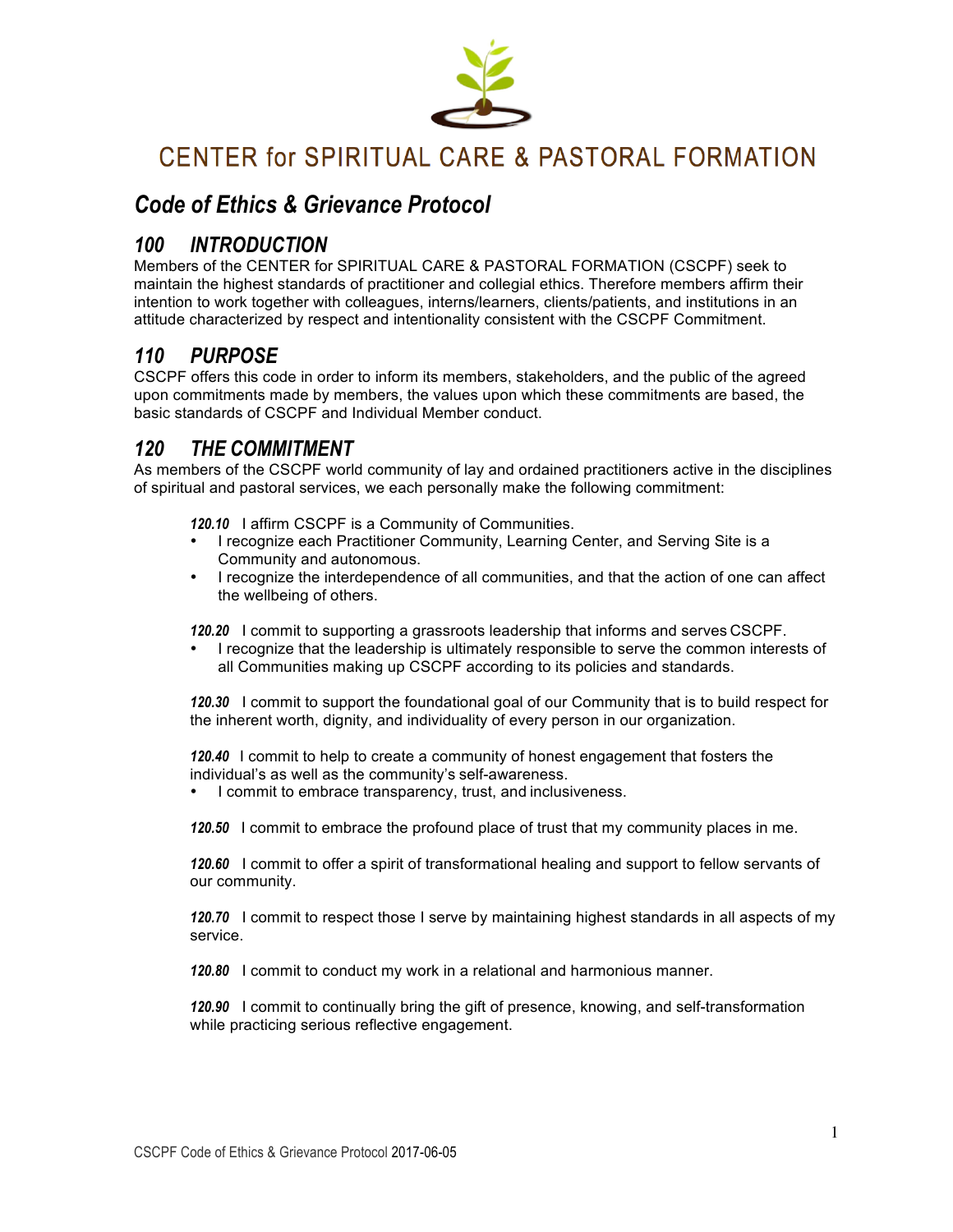# *130 VALUES*

As a confederation of autonomous communities committed to the same principles and standards:

*130.10* We value respect for all persons.

- We are committed to a diverse and inclusive membership.<br>• We welcome and provide collegial opportunities without re-
- We welcome and provide collegial opportunities without regard to unlawful considerations of sex, sexual orientation, gender (including gender identity and/or expression), race, color, creed, national or ethnic origin, citizenship status, religion or philosophical beliefs, disability, marital and civil union status, age, genetic information, veteran status or any personal attribute or characteristic that is protected by applicable local, state or federal laws.

*130.20* We value our shared commitment to the importance of relationship.

- We place a priority on the significance of the relationships among ourselves.
- We believe allowing space for others to grow, so each individual can find meaning and a compelling incentive to continue to embrace life with dignity, grace and wisdom.
- We believe that in surrendering the ego we begin the process of accepting the self exactly as it is, helping each to find the hidden gifts that are available to all.
- We believe that when these gifts are embraced, we then connect to the sources of hope and inspiration in life.
- We believe this transformation allows us to return to our true nature, sense of humor, trust, openness, curiosity and faith.

*130.30* We value personal agency and creativity.

- We believe we are each responsible to make a space for one another and stand ready to walk with one another in our respective spiritual journeys.
- We believe in grace in relationship.
- We recognize there are instances when the individual need is greater than the organizational need. In those instances, grace raises the individual importance above the importance of the institution.

*130.40* We value collegiality.

- We see ourselves as pilgrims, spiritually and/or existentially, seeking a truly collegial practitioner community.
- We relate to one another with a profound recognition of the theological and philosophical contexts of our humanity.
- We are mutually responsible to one another for our work in spiritual care and pastoral formation.

*130.50* We value autonomy in the context of interdependence.

- We recognize each Practitioner Community, Learning Center, and Serving Site is a Community and autonomous.
- We recognize the interdependence of all communities, and that the action of one can affect the wellbeing of others.

*130.60* We value the rich and varied history of spiritual care and pastoral formation.

We recognize that we are not the first such community to be formed and endeavor to develop and maintain collegial relationships with members of other communities and organizations in the Spiritual Care profession.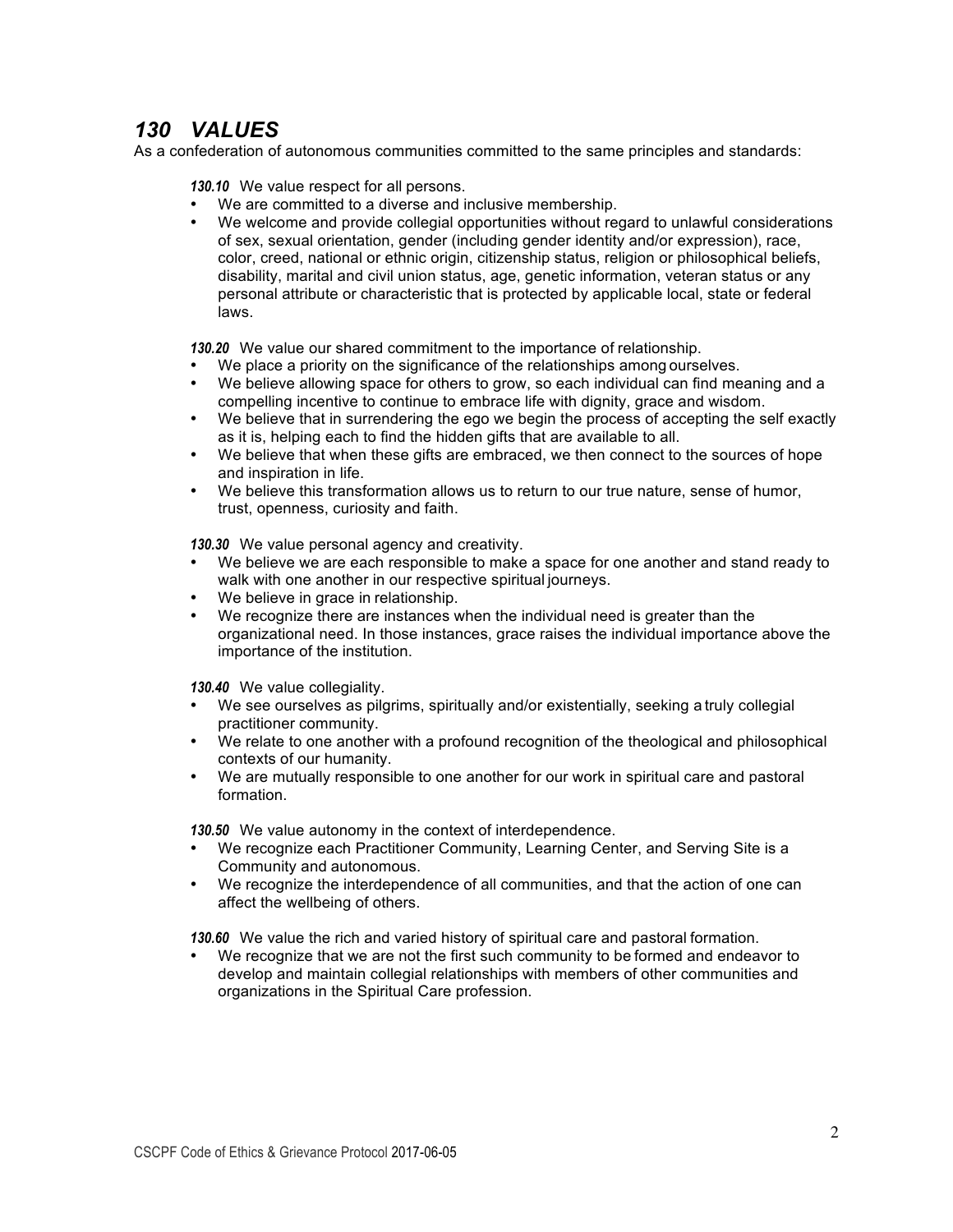# *140 ETHICAL RESPONSIBILITIES*

## *140.10 CSCPF RESPONSIBILITIES AS A COMMUNITYORGANIZATION*

#### **CSCPF is ethically responsible to:**

*140.11* consistently live in, and live into, its stated values, following its by-laws and processes.

*140.12* provide a grievance protocol to its members articulating a fair and reasonable process by which to address grievances.

*140.13* provide opportunities for its members' growth as practitioners and persons.

*140.14* its members, as well as to others by not assuming that everyone who needs an ethical consultation will know that they need one.

*140.15* to dialogue with its members and others with the goal to enhance understanding about the precise nature of the ethical concern.

### *140.20 CSCPF MEMBER RESPONSIBILITIES TO OTHER CSCPF MEMBERS*

Members are ethically responsible to each other through participation in CSCPF communities – Practitioner Communities, Learning Centers, Serving Sites.

#### **Members will:**

*140.21* commit to this ethics code, as well as make and abide by decisions based on this ethics code.

*140.22* be accountable through Practitioner Communities, Learning Centers, Serving Sites regarding issues of practitioner competence, pastoral concerns, ethics, and personal integrity.

*140.23* recognize that not all ethical issues can be accounted for in any ethical code.

*140.24* facilitate the freedom to share their private and public opinions, distinguishing these from the positions of CSCPF.

*140.25* take concerns of impairment, incompetence, or other behavioral problems seriously and will follow the *CSCPF GRIEVANCE PROTOCOL* in section *150.* Concerns for such are required to be addressed first within each local Community.

## *140.30 CSCPF MEMBER RESPONSIBILITIES in RELATIONSHIP to CLIENTS/PATIENTS*

#### **Members are ethically responsible to:**

*140.31* affirm the dignity of and serve all persons without discrimination.

*140.32* provide care that is in the best interest of the client/patient.

*140.33* recognize and take action to mitigate the influences of power differentials that exist between "care provider" and "care receiver."

*140.34* disclose any existing dual relationships and potential conflicts of interest.

*140.35* maintain accurate records of interactions in accordance with the policies of the employing institution and places of professional practice.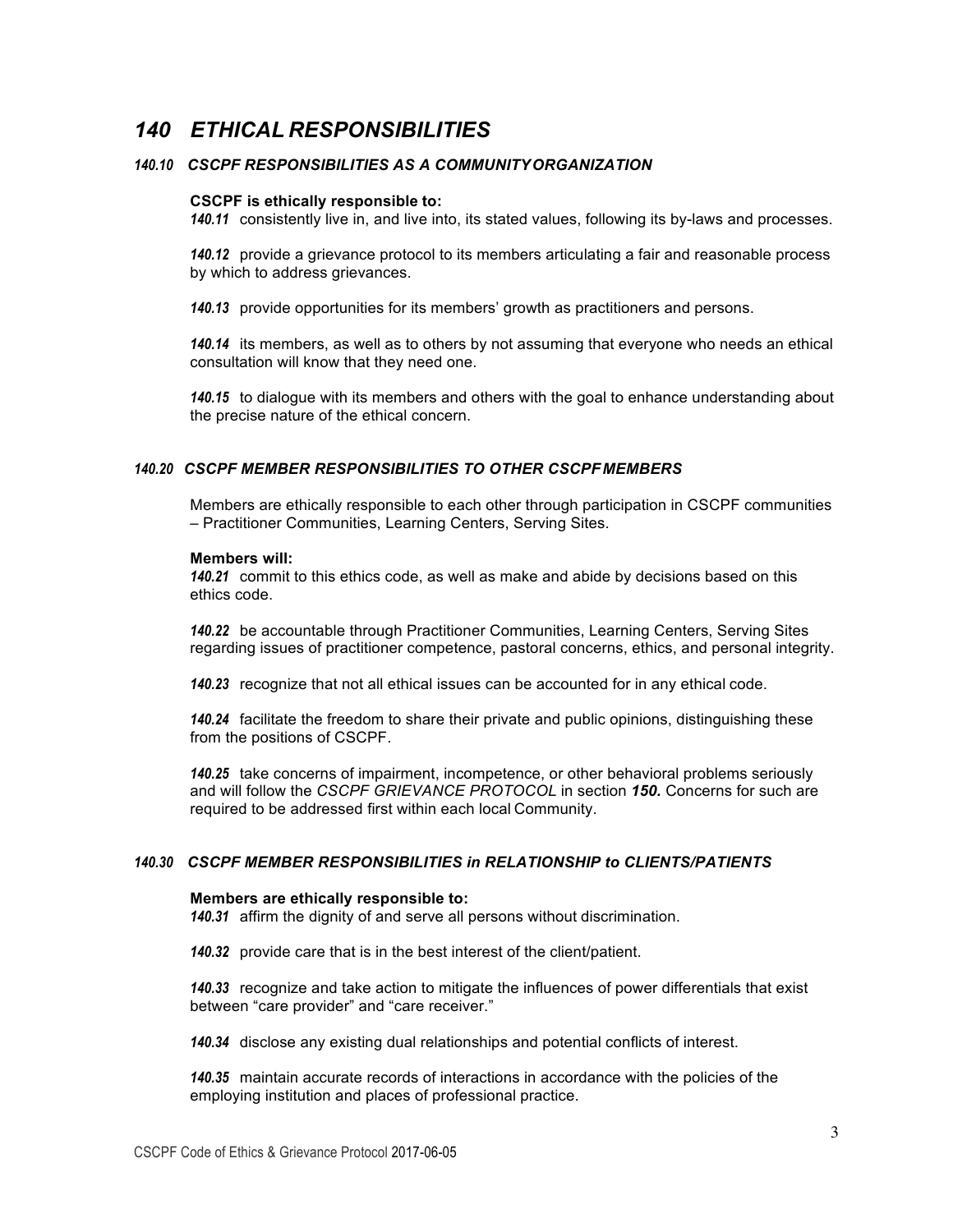*140.36* ensure the confidentiality of clients/patients, adhering to the policies of their employing institutions and respecting private conversations.

*140.37* collaborate with or refer to colleagues who may be better equipped than the CSCPF member to provide care for a client/patient based on the needs of the specific case.

*140.38* accurately represent their qualifications and affiliations.

## *140.40 CSCPF MEMBER RESPONSIBILITIES in RELATIONSHIP toOTHER PROFESSIONAL ORGANIZATIONS and COLLEAGUES*

#### **Members are ethically responsible to:**

*140.41* respect the beliefs, opinions, and affiliations of others.

*140.42* maintain their commitment to, and in good standing with, the spiritual or philosophical group with which they are affiliated.

*140.43* maintain their commitment to, and in good standing with, the endorsing agencies and/or licensing bodies with which they are affiliated.

*140.44* maintain their commitment to, and in good standing with CSCPF and their employing institution.

- *140.45* seek guidance from colleagues when it is in the best interest of those being served.
- *140.46* accurately represent their qualifications and affiliations.
- *140.47* establish collaborative relationships with others in the field.
- *140.48* disclose any existing dual relationships and potential conflicts of interest.
- *140.49* maintain a posture of lifelong learning.

#### *140.50 CSCPF MEMBER RESPONSIBILITIES between SUPERVISORSand INTERNS/LEARNERS*

#### **Supervisors are ethically responsible to:**

*140.51* keep accurate, confidential, financial and educational records for each intern/learner.

*140.52* provide meaningful and timely feedback regarding each intern/learner's process.

*140.53* alert intern/learners if there are any concerns that may influence the intern/learner's qualification to receive credit for service or learning and education.

*140.54* respond in a meaningful and timely way to any grievance that might be made by intern/learners.

## **Interns/Learners are ethically responsible to:**

*140.55* utilize their CPE Learning Center for growth as persons and practitioners.

*140.56* maintain their own records of their learning process

*140.57* alert the supervisor if there are any concerns regarding the learning process.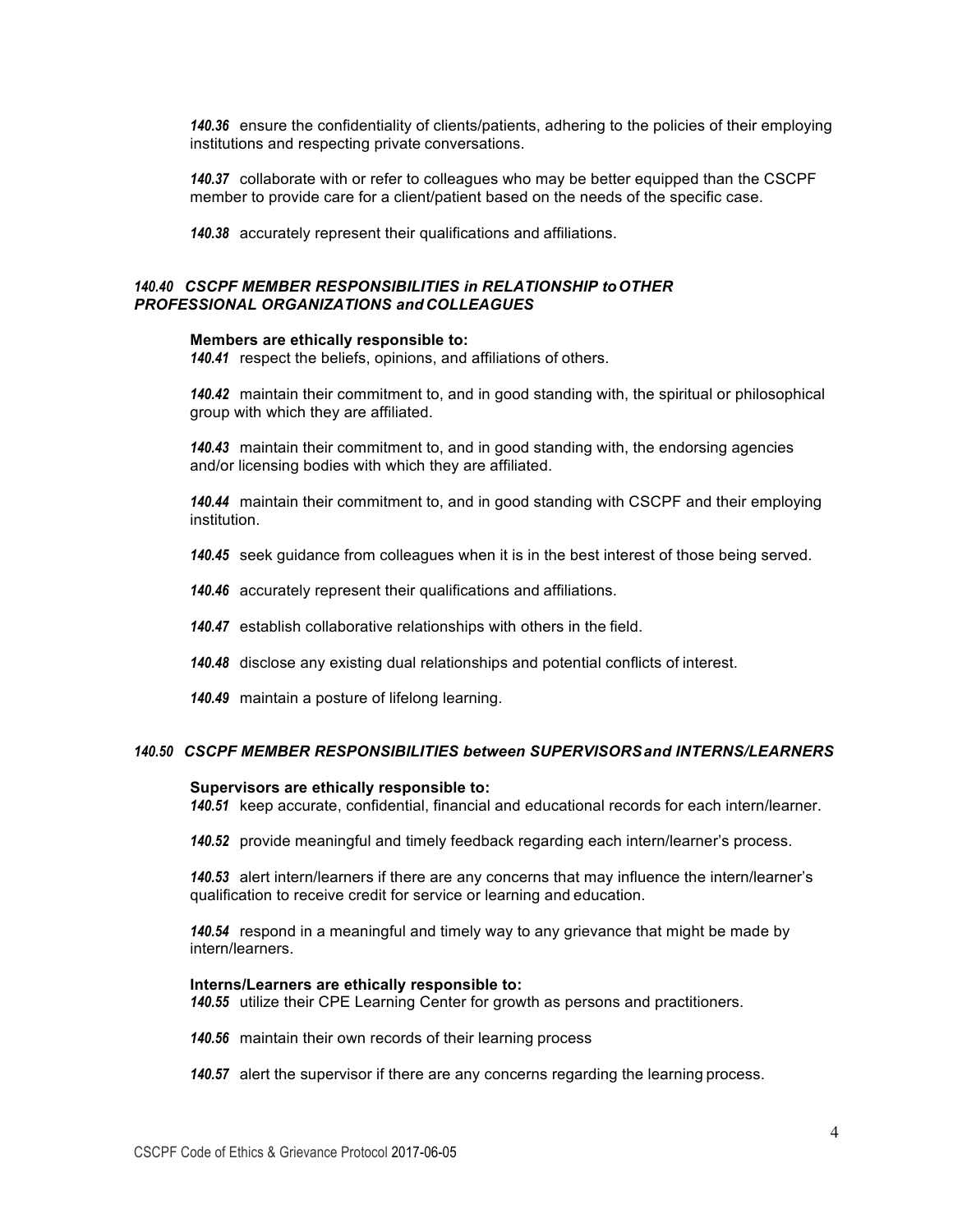## *140.60 CSCPF MEMBER RESPONSIBILITIES REGARDINGRESEARCH*

## **Members are ethically responsible to:**

*140.61* propose the research to the Institutional Relations Board (IRB) of the institution under which the research is being conducted.

*140.62* conduct research that is within the boundaries of the member's competence.

*140.63* conduct research according to the procedure outlined by the IRB, including but not limited to informed consent, participant rights, design, and methodology.

*140.64* attribute sources when using or citing the work of others.

*140.65* report on research findings accurately.

## *150 CSCPF GRIEVANCE PROTOCOL*

It is the responsibility of the Ethics Team Liaison to provide consultation to Practitioner Communities regarding training and resources for dealing with ethical concerns.

The Ethics Team Liaison in consultation with Practitioner Community Liaisons shall monitor any complaints made against CSCPF members, with a mindset toward redemption and restoration as well as that of justice.

## *150.01 THE AD HOC ETHICS PANEL*

The Ad Hoc Ethics Panel is appointed by the Ethics Team Liaison in response to each Ethics case and should be composed of a minimum of the Ethics Team Liaison, a member of both the petitioner's and respondent's Practitioner Community, and Individual Members of CSCPF at the same certification levels of both the petitioner and respondent. The Ad Hoc Ethics Panel serves as the first stage of review.

### *150.02 THE FULL ETHICS REVIEW PANEL*

The Full Ethics Review Panel is composed of five individuals appointed by the Fiduciary Council and re-affirmed annually. This Full Ethics Review Panel serves as the "court of last resort" whose decisions are final.

## *150.10 GRIEVANCE PROCEDURE*

Any person with an ethical complaint, reporting any incident of ethical violation, or presumed violation, against a person certified by CSCPF can file a Grievance.

*150.11* The complaint shall be filed in writing with the Ethics Team Liaison, stating the exact nature of the complaint, the individual(s) against whom the allegation is made, and when the alleged event occurred.

• If upon initial review, the Ethics Team Liaison believes the evidence provided requires immediate action, the Full Ethics Review Panel may be immediately convened.

*150.12* Upon receiving the complaint, the Ethics Team Liaison will immediately notify the respondent and the Practitioner Community Liaison of the person against whom the complaint is registered.

*150.13* Within 30 days of receipt of a complaint, the Ethics Team Liaison shall form an Ad Hoc Ethics Panel and review the complaint and determine the merits of the complaint.

*150.14* Determination of Merit by the Ad Hoc Ethics Panel

• If the complaint is deemed without merit, the petitioner and respondent will be notified to that effect.